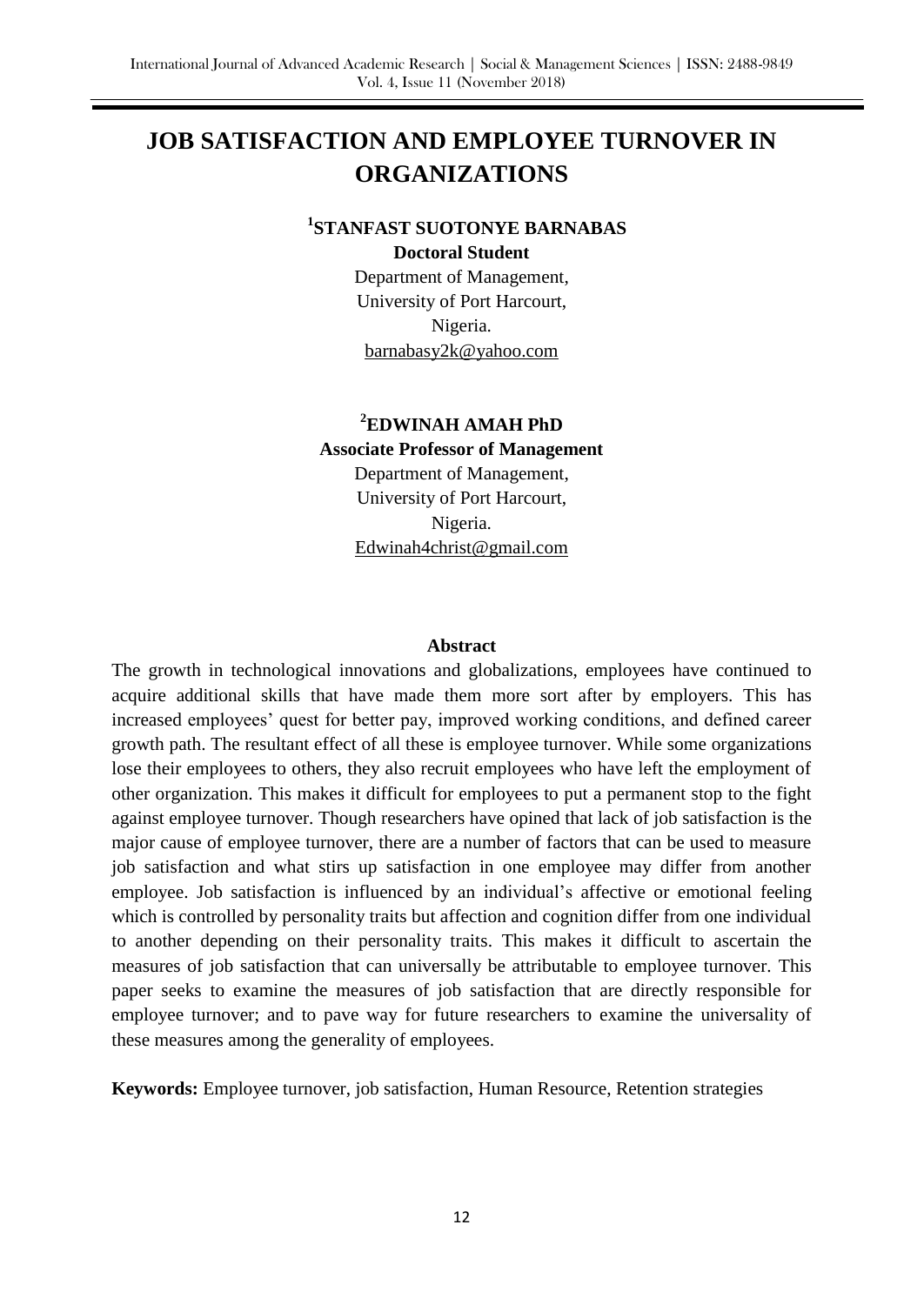## **Introduction**

Job satisfaction and employee turnover have been widely discussed in academic literatures and scholars have attributed employee turnover to job dissatisfaction experienced by employees. With the advent of technological innovations and globalizations, employees have continued to acquire additional skills that have made them more sort after by employers. This has increased employees' quest for better pay, improved working conditions, and defined career growth path. The resultant effect of all these is employee turnover (Kazi & Zadeh, 2011). Employees now believe that they have to move from one organization to another so as to fast track their quest for career growth; this is because organizations seldom promote their employees because of their strategic goal to reduce operational cost.

The fight against employee turnover has become a global one as it is not limited to a particular country or continent. It exists in the national and international business communities. HR professional bodies of Hong Kong, Malaysia and Singapore, were unanimous in their view that employee turnover had become so rampant in these Asian countries, that it had, in fact, become a culture (Khatri, Chong & Budhwar, 2001). The fight against employee turnover has become a central discussion topic amongst academic scholars and HR managers because its persistent occurrence in an organization can lead to loss of customer loyalty and public confidence in the company (Khatri, Chong & Budhwar, 2001).

With the increasing number of graduates all over the world, talents with the required skills and technical know-how to take up appointments are everywhere for organizations to select from. One would have thought that this availability of graduates everywhere will force employed individuals to stick to their jobs but the story is different as the fight against employee turnover has continued to be on the increase. HR personnel have consistently amend their policies and practices that will fill vacant positions and in doing this, they search for the best talents in the labour market, train and develop them. The issue of employee turnover has become a global challenge for HR personnel because it is not limited to a particular country, industry or sector but it cuts across all industries in the entire globe. The challenge of employee turnover is also faced by companies whose pay package is highly competitive within the industry in which they operate; a situation that has reduced organizational performance and negatively impacted on overall corporate image.

The relationship between job satisfaction and turnover is one of the most widely discussed topics in turnover literatures. Many studies report a consistent and negative relationship between job satisfaction and turnover, as dissatisfied employees are more likely to leave an organization than satisfied ones (Khatri, Chong, & Budhwar, 2001; Linz, 2003; [Iqbal,](http://search.proquest.com.ezp.waldenulibrary.org/abicomplete/indexinglinkhandler/sng/author/Iqbal,+Adnan/$N?accountid=14872) 2010). Although employees who have low emotional stability may intend to quit for reasons other than dissatisfaction with their jobs or not being able to perform their jobs well [\(Zimmerman,](http://search.proquest.com.ezp.waldenulibrary.org/abicomplete/indexinglinkhandler/sng/author/Zimmerman,+Ryan+D/$N?accountid=14872) 2008). As already noted above, researchers have examined the causes and consequences of employee turnover and have come to the conclusion that lack of job satisfaction is the major cause of employee turnover (Dardar, Jusoh, & Rasli, 2011). However, there are a number of factors that can be used to measure job satisfaction but what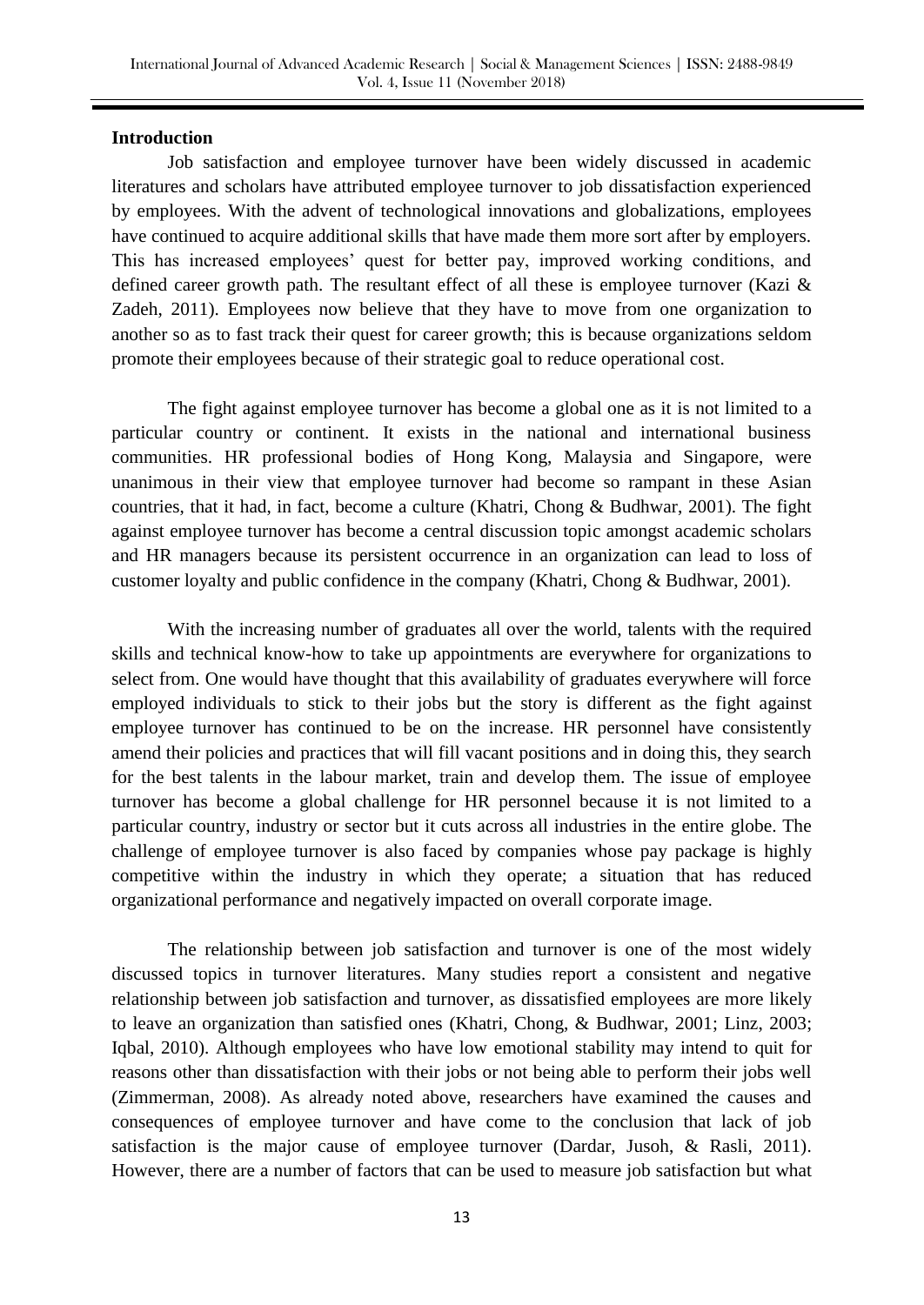stirs up satisfaction in one employee may differ from another employee. It follow therefore that the term job satisfaction is relative and cannot be applied universally to all employees as the major cause of employee turnover, rather the individual measures that account for job satisfaction should be treated separately as cause(s) of employee turnover. This forms the bases of this study. This paper seeks to examine the measures of job satisfaction that are directly responsible for employee turnover; and to pave way for future researchers to examine the universality of these measures among the generality of employees.

## **Research Questions**

This study seeks to examine the measures of job satisfaction among employees as a cause of employee turnover and explore the following research questions:

- 1. What are the measures of job satisfaction among employees?
- 2. What measures of job satisfaction can be universally applied to all types of employees as a cause of employee turnover?

## **Literature Review**

#### **Employee Turnover**

Several scholars have defined the concept of employee turnover; according to Iqbal (2010), employee turnover is the movement of employees from one organization to another in search for better job opportunities or a more conducive work environment. Kazi and Zadeh (2011) defined it as the rotation of workers around the labour market; between firms, jobs and occupations. The voluntary or involuntary exit of employees from one organization to another and the attempt by employers to fill these vacant positions with new employees can be referred to as employee turnover.

#### **Types of Employee Turnover**

Scholars have classified employee turnover under four major types which can be described under two major categories (Iqbal, 2010). These categories are voluntary and involuntary employee turnover.

#### **Involuntary Turnover**

Involuntary turnover can further be divided into discharge and downsizing types. Discharge turnover occurs when an organization squeezes to require the services of an employee due to disciplinary issues and/or job performance problems while downsizing turnover occurs when an organization embarks on restructure of its internal machinery or cost-reduction program aimed at increasing profitability and shareholders' value.

## **Voluntary Turnover**

There are two categories of voluntary turnover. They are avoidable and unavoidable turnovers. Avoidable turnover is one that could have been averted by the company by implementing certain HR practice and policies. Unavoidable turnover is one that is beyond the control of the organization. It occurs due to unavoidable circumstances.

Kazi and Zadeh (2011) also classified employee turnover as internal and external.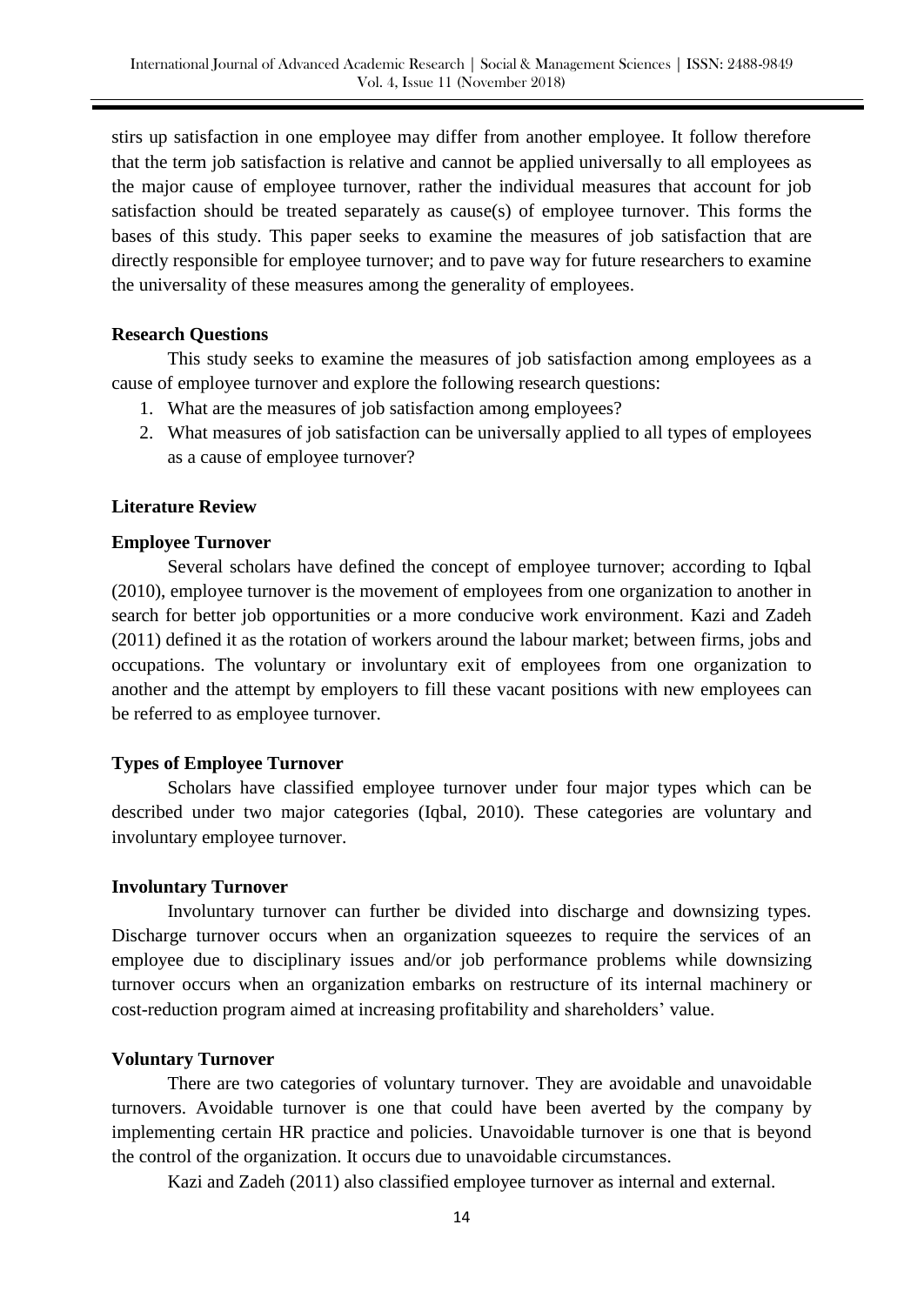## **Internal Turnover**

Internal turnover is one that occurs within the same organization across departments. It occurs when vacancy exists in a particular department and there are competent hands within the organization to take up such positions. Such turnover could mean higher responsibility for the employee who fills the vacant position. This type of turnover is usually at the instance of the human resource department and it is done for the benefit of the organization (Kazi & Zadeh, 2011).

## **External Turnover**

External turnover refers to the movement of employees from one organization to another due to certain personal desires. This kind of turnover is driven by the employees' desire for better working environment, improved pay package, higher grade level, and more job satisfaction.

## **Causes of Employee Turnover**

Literatures on employee turnover have given some of the causes of employee turnover to include:

## **Job Satisfaction**

According to Iqbal (2010), there is a positive relationship between job satisfaction and organizational commitment. The more satisfied an employee is the more committed and productive he will be; and the more unlikely for him to leave the organization. Dissatisfied employees are less productive with higher turnover rate.

## **Lack of Recognition**

Employees appreciate when their efforts are recognized by their employers. It makes them feel valued and appreciated. Lack of job recognition can reduce an employee's productivity level and increase his/her intension to quit/exit a particular organization. When employees are involved in a company's decision making process, they give in their best in implementing such decisions and it becomes very unlikely for them to exit such organizations.

## **Lack of Opportunity for Career Growth**

The quest for career growth and increased pay package has forced employees to exit their organizations. Organizations without a definite career path can hardly retain their employees because employees are aspiring for career growth. Companies that have competitive pay packages but no clearly defined career path are bound to experience employee turnover. Employees prefer to join companies with clear and definite opportunity for career growth. Opportunity for career growth enhances job satisfaction and organizational commitment and limits the chances of employee turnover (Iqbal, 2010).

## **Ineffective Communication**

Effective communication is crucial in the sustainability of mutually beneficial relationship between employers and employees. Organizations need to put in place effective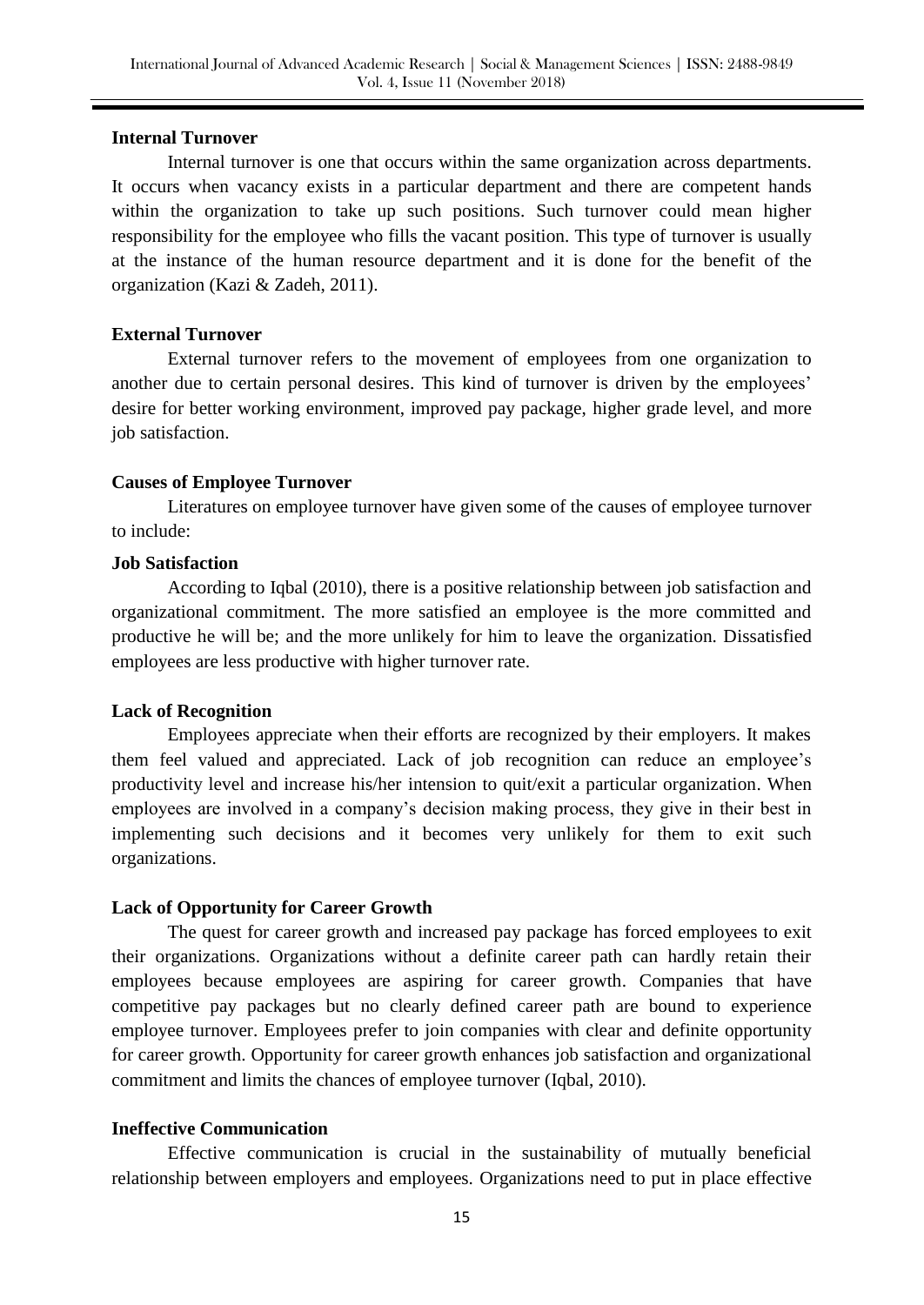communication strategy that encourages two-way communication. Two-way communication enhances feedback from stakeholders and encourages employee satisfaction and commitment in an organization. Effective communication gives the employees a sense of belonging and recognition. It serves a as morale booster that increases productivity and reduces the rate of employee turnover.

## **Measures of Job Satisfaction**

## **Job satisfaction**

Job satisfaction is an affective response to specific aspects of a job and it has a direct relationship with turnover and an indirect relationship with organizational commitment. Researchers have noted that job satisfaction is a major determinant of turnover intentions (Thomas, Kim, & David, 2000). When an employee becomes dissatisfied with his/her job, employee turnover becomes imminent. According to Kazi and Zadeh (2011), job satisfaction is an individual's attitude and behaviour towards his own job. Personal job satisfaction is an affective or emotional response toward various facets and outcomes of one's job, it is not a unitary concept, as a person may be satisfied with one aspect of his or her job and dissatisfied with other aspects of the job. Job satisfaction can be said to be a feeling of emotional stability resulting from an employee's current job and/or job function. According to Fisher (2000), job satisfaction is an attitude. Attitudes are usually described as containing at least two components: affective and cognitive components. Affection and cognition differ from one individual to another depending upon their personality traits which make it difficult to generalize and/or ascertain the measures of job satisfaction that can universally be attributable to employee turnover.

Khatri, Chong, and Budhwar, (2001) classified job satisfaction into eight categories: supervision, company identity, kind of work, amount of work, physical working conditions, co-workers, financial rewards and career future. Kazi and Zadeh (2011) noted that job satisfaction can be measured using the following parameters:

## **Work Life Conflict**

Work life conflict is defined as the internal level of satisfaction an individual derives when he compares the benefits of his job with his personal life. It explains the degree to which the performance of an individual's job interferes with his work life. Work life conflict also defines the connectivity between an individual's job satisfaction and his personal life satisfaction which can have an impact on individuals' job intensions. When employees perceive that their job negatively impacts on their personal life satisfaction, they put in place exit plan. Employees prefer to take up jobs that allow them time to be with their families and to embark on other recreational activities.

## **Compensation**

Compensation refers to all forms of monetary and non-monetary benefits that organizations provide to its employees for services rendered to the organization. These benefits can be direct financial benefits or indirect financial benefits (Kazi & Zadeh, 2011).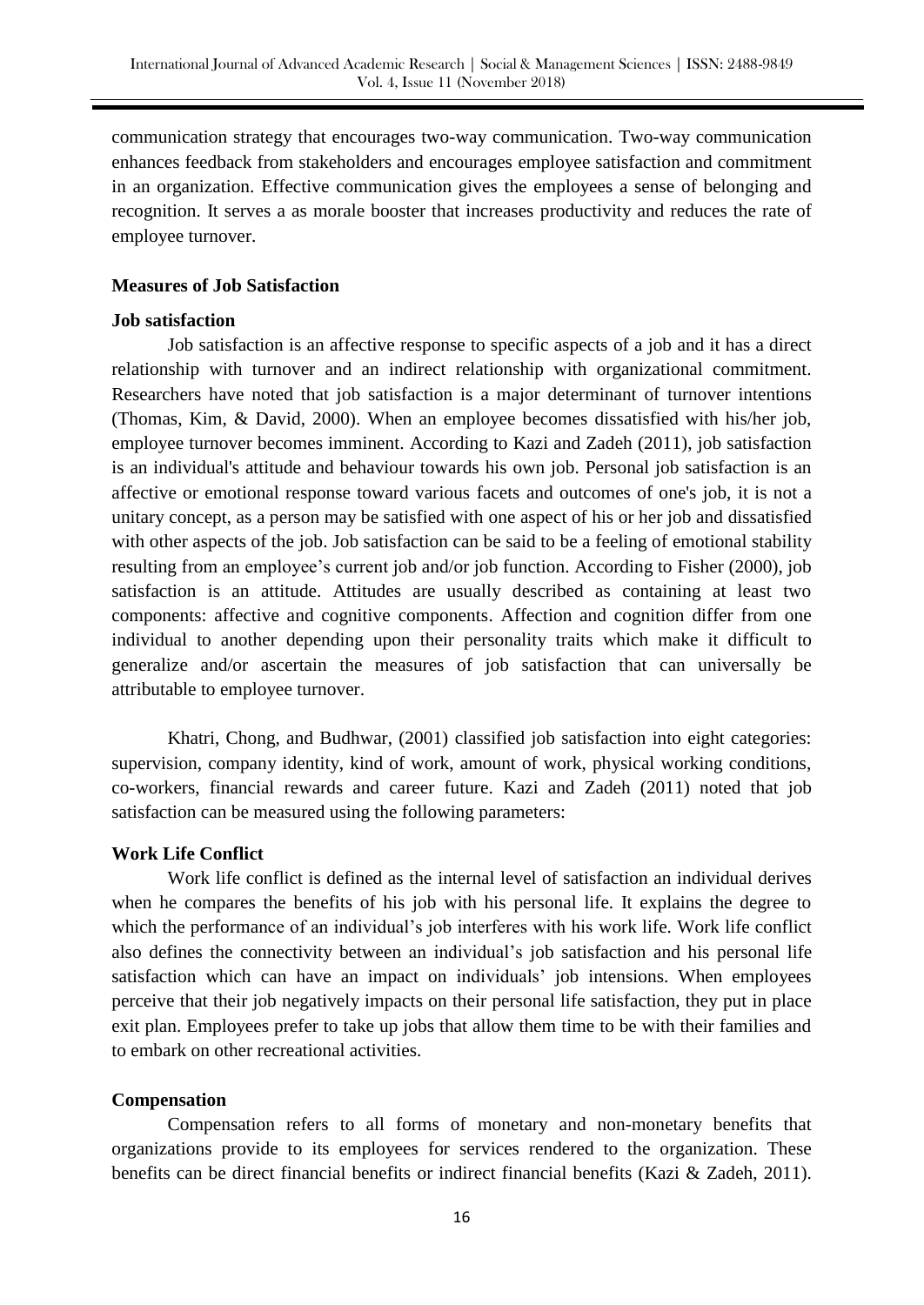Researchers have established that direct compensation may not necessarily stir up job satisfaction in employees and workers have been seen to leave their well paid jobs to take up appointment with companies that pay lesser [\(Zimmerman, 2](http://search.proquest.com.ezp.waldenulibrary.org/abicomplete/indexinglinkhandler/sng/author/Zimmerman,+Ryan+D/$N?accountid=14872)008).

## **Job security**

Globalization has caused increased competition among companies in the business environment thus forcing them to adopt different survival strategies that will make them remain relevant and competitive without going into extinction. Some of these strategies which include reducing overhead expenses through downsizing, cut in salaries and wages, mergers and acquisitions, organizational restructuring etc. are geared towards cost minimization and profit maximization. The downsizing option used by companies to reduce overhead cost in the quest to increase profit often creates tension among employees and generates an intension towards job turnover. Employees' feeling of job insecurity increases whenever organizations restructure and downsize, and when these strategies are ineffective, it may lead to voluntary turnover of high performing employees who are committed and loyal to the organization.

#### **Opportunity for Career Advancement**

Lack of opportunities for career advancement and/or growth has increased job turnover rate in organizations. Employees aspire to grow in their respective jobs and where the potential for growth becomes elusive, job dissatisfaction sets in and employee turnover becomes inevitable. This is even common among companies that have clearly defined career path in their staff handbook that is shown to employees during induction training but upon resumption these policies are not operational.

#### **Work Environment**

Work environment refers to the relationship between and amongst colleagues, the ambience, and other office equipments used within the office. Though personal satisfaction in terms of work environment may differ amongst employees, employees will prefer to work in an environment where they maintain cordial working relationship with colleagues and where all office equipment required for smooth and seamless execution of their operation is available. If the work environment is not conducive, it can create job dissatisfaction which can in turn lead to employee turnover. Kazi and Zadeh (2011) noted that people move from one company to another due to work environment from which they are not satisfied. If organizations pay attention to their work environment, it has the potential of increasing employees' willingness to retain their positions and this will reduce employee turnover in organizations.

#### **Consequences of Employee Turnover**

The consequences of employee turnover on an organization can be financial and nonfinancial, negative or position depending on the type of turnover as discussed above. However, financial or negative consequences have negative effect on the organization's profit or overall corporate image. When there are no succession plan in place and a talent gap is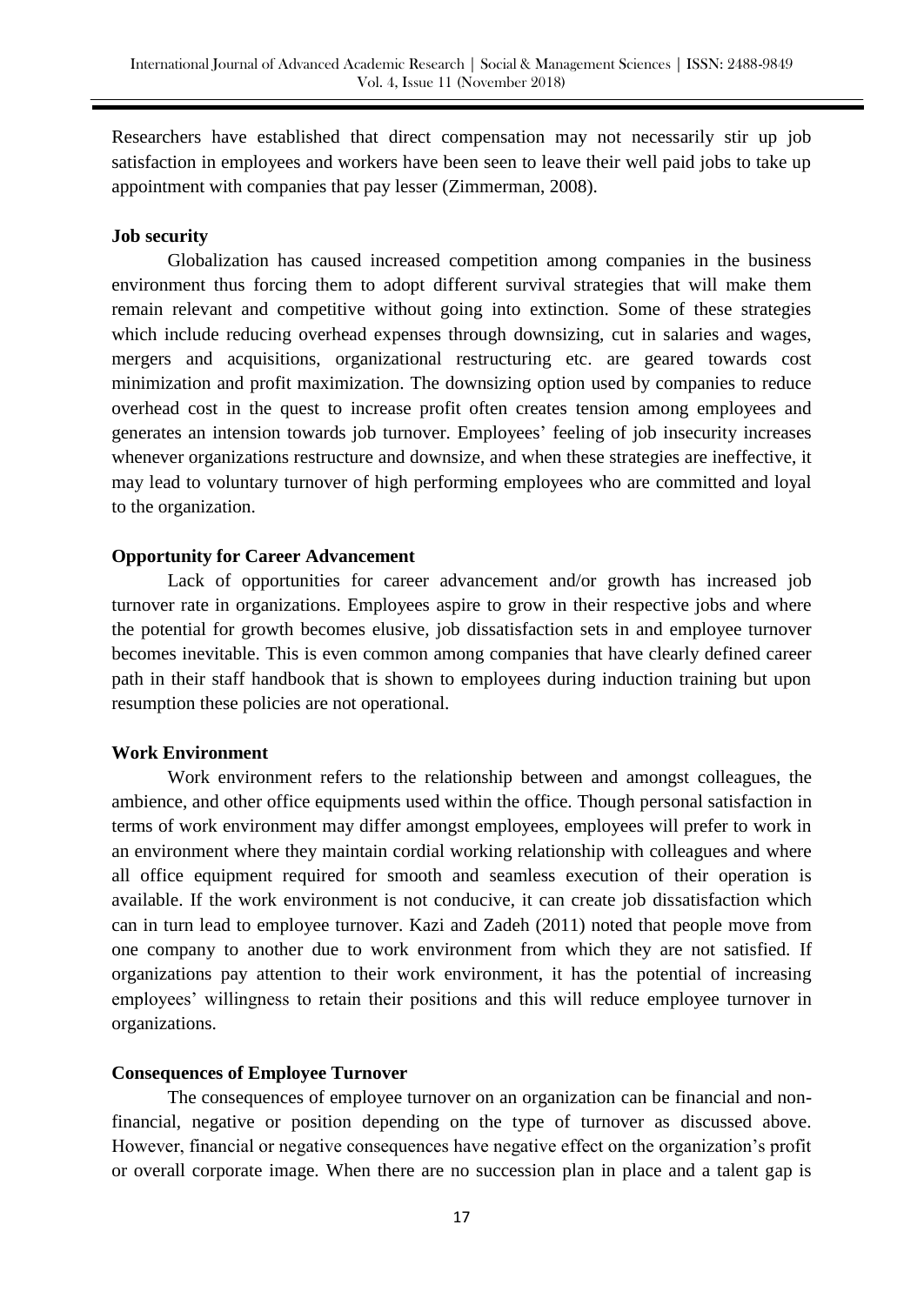created as a result of employee turnover, such consequences can be grievious (Kochanski & Sorensen, 2008). Every organization aims at maximizing productivity and profit through training and development of employees and when these employees leave the organization, the monetary effect on the organization is usually severe. The financial and material resources spent on exited staff depletes the profit of these organizations as the exited staff are no longer available to contribute to the organization's productivity level. The knowledge and skills lost if quantified monetarily will also mean so much financial loss to the organizations. Researchers have suggested that job satisfaction is a major contributor to this trend in organizations but they have failed to ascertain the measures of job satisfaction that can be applied to the generality of employees because these job satisfaction measures are linked to an individual's cognition, emotion, and feelings which differ from one individual to another.

The strategic goal of most organizations is to minimize cost and maximize profit; in a bid to actualize this, they avoid promoting their employees or they put in place policies that make it difficult for employees to be promoted. Overtime, loyal employees find themselves been bossed by new hirers who possess lesser experience, skills, and training. Employees frown at this reoccurring action from employers and it stimulates employee dissatisfaction which invariably result to high employee turnover in organizations. It is important therefore that employers put in place policies to tackle the issue of job dissatisfaction as a strategy for minimizing employee turnover.

Employee turnover affects an organization's productivity and profitability through increased recruitment, selection, and training costs. Other cost components that negatively impacts on an organization's bottom line are moral impact, workload impact and team performance disruption, cost of people's time, cost of materials and equipment, cash outlays, and productivity losses (Iqbal, 2010). Griffin and Moorhead (2012, p.79) noted that turnover is more costly when productive people are involved.

Positive consequences of employee turnover include: creating a platform for organizations to hire new employees with more current training, higher quality, less expensive replacements, displacement of poor performers, innovation, flexibility, adaptability, and offer opportunities to promote talented employees.

## **Strategies for Reducing Employee Turnover**

In a bid to curb employee turnover, employers need to adopt strategies that will not only retain employees but will retain the right employees at the right price. An ineffective employee retention strategy can disrupt the whole organizational productivity and employee morale. Employers should create opportunity for career growth, conducive work environment, competitive pay package, and effective communication system (B. Stanfast, personal communication, July 15, 2012). Researchers have noted that the best way to manage employee turnover is to increase the level of job satisfaction among employees as satisfied employees contribute positively to the organization and stay longer with the organization (Griffin & Moorhead, 2012, p.74). The challenge however is that different measures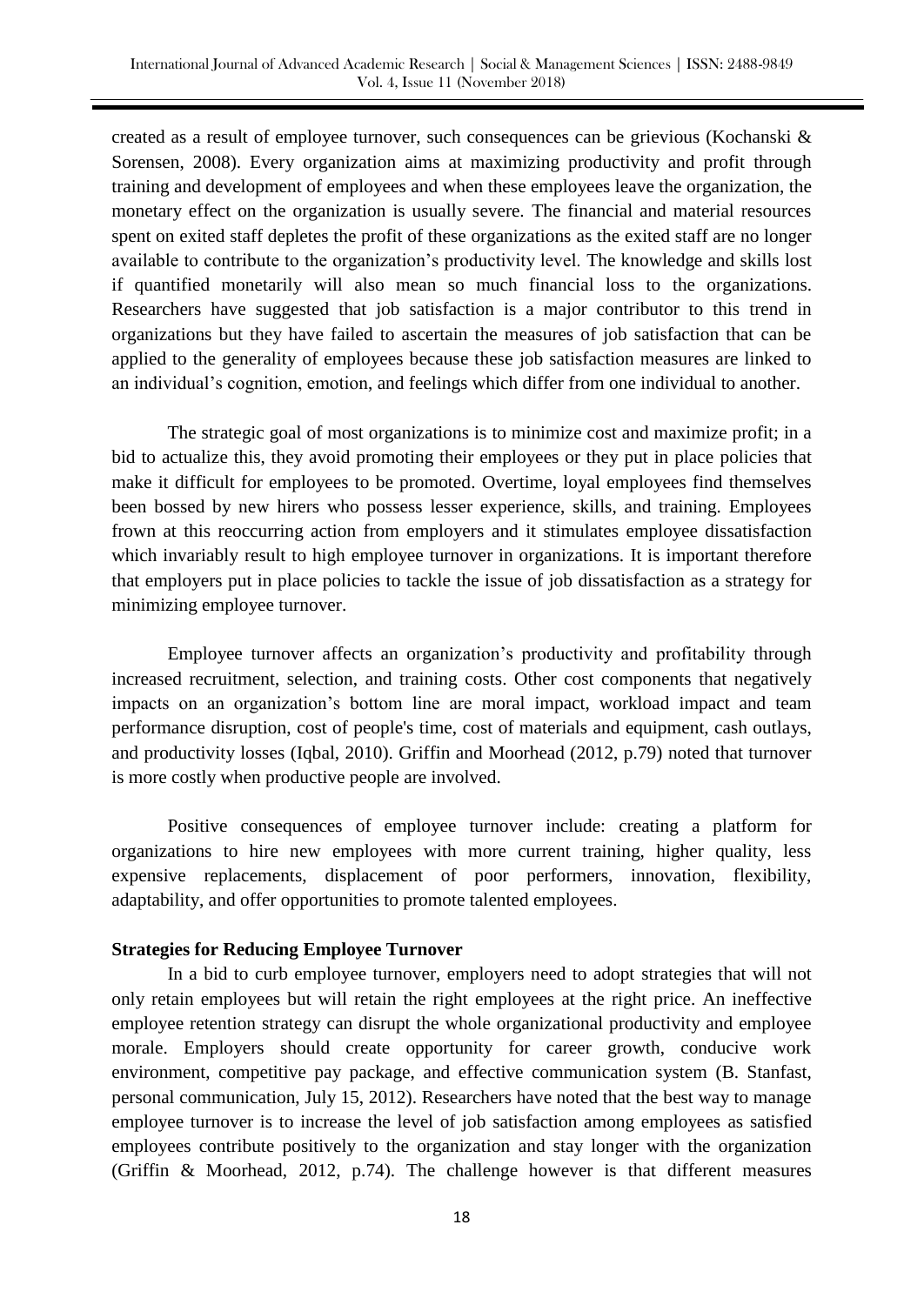stimulate job satisfaction in different employees. Organizations should therefore focus their retention strategy on addressing the emotional needs of employees so as to ascertain what drives their individual satisfaction level. As noted earlier in this paper, employers need to put in place effective HR policies and practices that are geared towards addressing these measures of job satisfaction and consequently minimize if not eradicate employee dissatisfaction, disloyalty, and turnover. Employers should through their exit interview programs determine the reasons why employees exit the organization. This will help them improve their retention strategy even though exit interviews most times do not reveal the exact reasons why employees leave organizations (Kochanski & Sorensen, 2008).

## **Conclusion**

Most organizations in their retention strategies do not consider job satisfaction as an avenue for curbing employee turnover. They pay little or no attention to drivers of job satisfaction such as opportunity for career growth, conducive work environment with strong value-driven management, competitive pay package, effective communication system, and recognition of top performers. Though these measures of job satisfaction may differ between and amongst employees, it is important that HR personnel through strategic human resource management (SHRM) put in place HR policies and practices that will address the peculiarity of each individual employee.

## **Recommendations**

Since job satisfaction is driven basically by employee attitude and emotions, organizations need to understand the personality trait of their employees so as to address their emotional and psychological needs. The practice of employers hiring new employees without proper development plan and conducive work environment should be stopped as this has contributed to employee dissatisfaction which has also resulted in high employee turnover in organizations. It is imperative that companies should put in place retention strategies that will help minimize employee turnover which will in turn minimize both financial and nonfinancial losses. Employers in the formulation of HR policies and practices should focus on creating definite career path for employees, improved work environment, and improved communication process and networks. HR through strategic human resource management should put in place retention strategies and/or HR practices that will curb and/or minimize this menace before the global market faces a major crisis. Future researchers should also examine the universality of these measures of job satisfaction among the generality of employees.